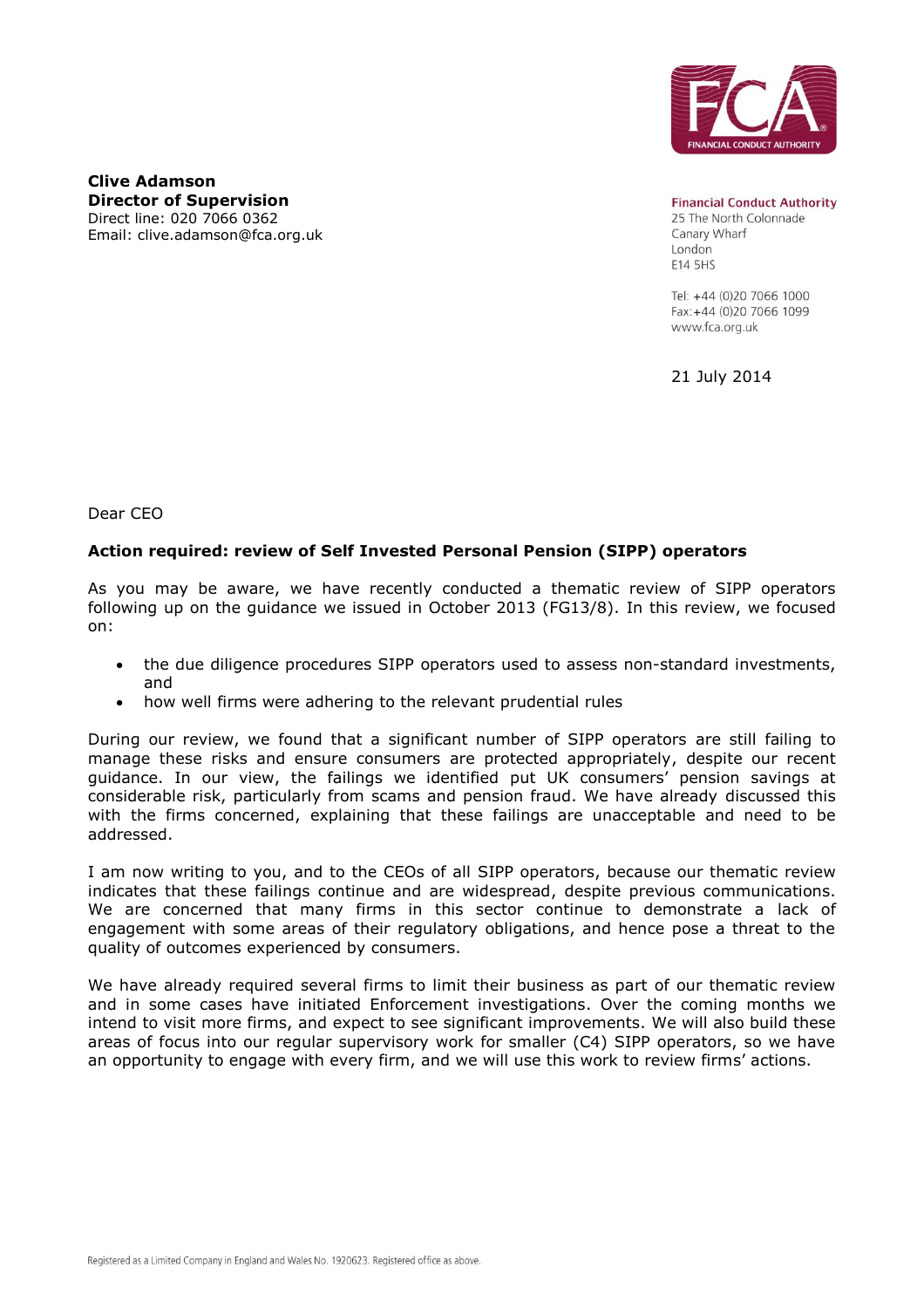I would encourage you to review the key findings from our thematic review in the Annex to this letter, and ask you to take action to ensure that your business is able to demonstrate an appropriate degree of protection for consumers' pension savings.

Where firms fail to meet our expectations and continue to put UK consumer outcomes at risk, we will take further action.

Yours sincerely

Clive Adamson Director of Supervision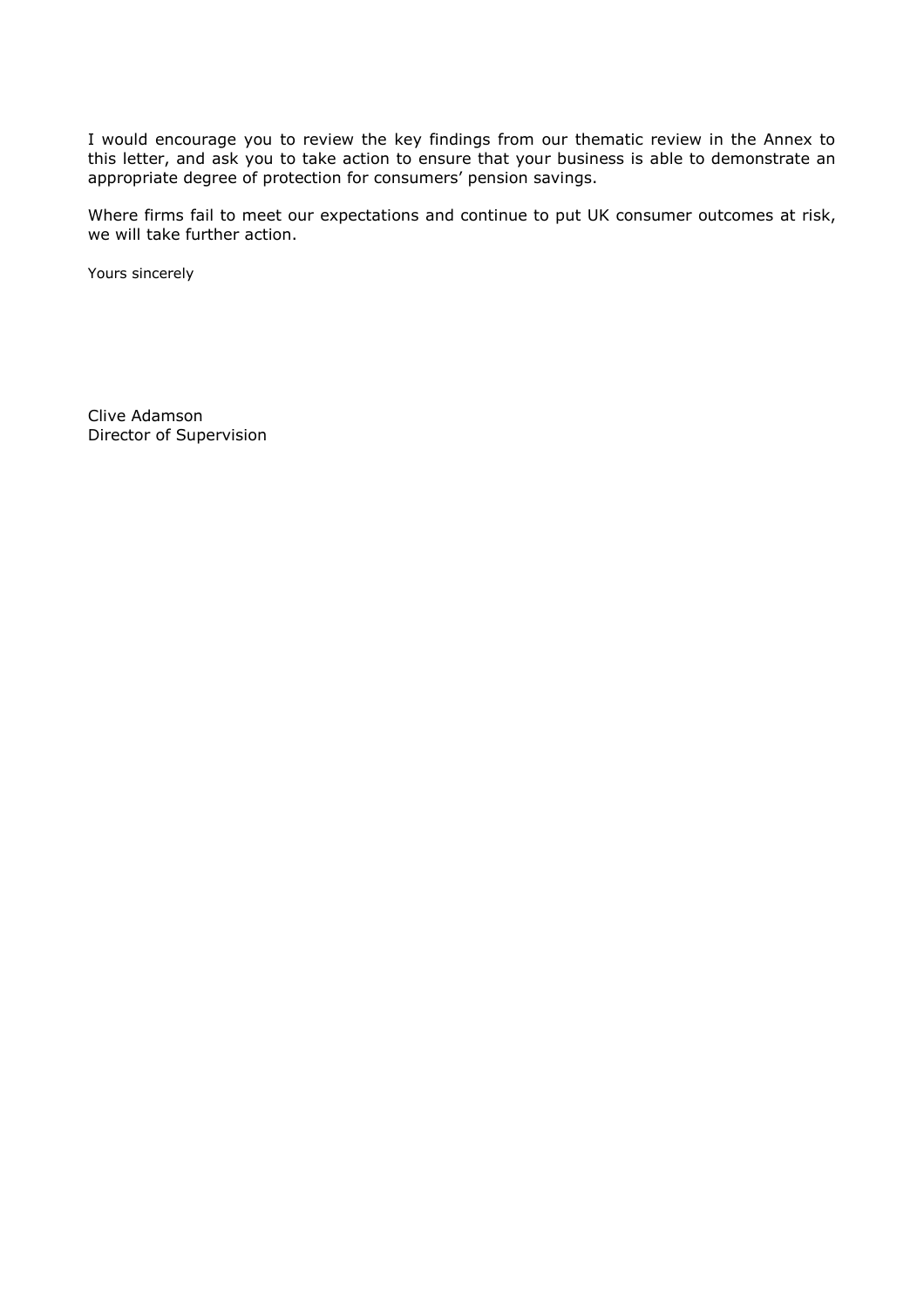# **Annex to Review of SIPP operators Dear CEO letter**

### **Action required**

We are asking you to review your business in light of these findings. We expect you to specifically review that:

- when your firm undertakes non-standard investment business<sup>1</sup> you have adequate procedures in place to assess these investments, and
- the capital position within your firm is being accurately reported<sup>2</sup>

### **Key review findings**

Our thematic review identified significant failings in each of the following areas:

- due diligence procedures to assess non-standard investments, and
- SIPP operators' compliance with UK prudential rules

These failings continue to occur despite the guidance issued to SIPP operators following the last thematic review:

[www.fca.org.uk/your-fca/documents/fg13-08](http://www.fca.org.uk/your-fca/documents/fg13-08)

#### **Due diligence on non-standard investment business**

Principle 2 of the FCA's Principles for Business requires all firms to conduct their business with due skill, care and diligence. SIPP operators should ensure that they conduct and retain appropriate and sufficient due diligence, for example, assessing that assets allowed into a scheme are appropriate for a pension scheme. Our thematic review found that most SIPP operators failed to undertake adequate due diligence on high-risk, speculative and nonstandard investments despite being aware of the Financial Services Authority (FSA) guidance originally published in 2012 which clarified our expectations of firm conduct.

Our review assessed due diligence processes in these five key areas:

- correctly establishing and understanding the nature of an investment
- ensuring that an investment is genuine and not a scam, or linked to fraudulent activity, money-laundering or pensions liberation
- ensuring that an investment is safe/secure (meaning that custody of assets is through a reputable arrangement, and any contractual agreements are correctly drawn-up and legally enforceable)
- ensuring that an investment can be independently valued, both at point of purchase and subsequently, and
- ensuring that an investment is not impaired (for example that previous investors have received income if expected, or that any investment providers are credit worthy etc.)

Please note that the due diligence necessary for individual investments may vary depending on the circumstances, and the five areas highlighted above are not exhaustive.

 $<sup>1</sup>$  Our thematic review used an approach to categorising non-standard assets based on the proposed definition used in</sup> FSA consultation paper CP12/33 but excluding most UK commercial property if not arranged as a fractional investment.

 $2^{2}$  SUP 16.3.11 R, and SUP 15.6 Inaccurate, false and misleading information – FCA Handbook.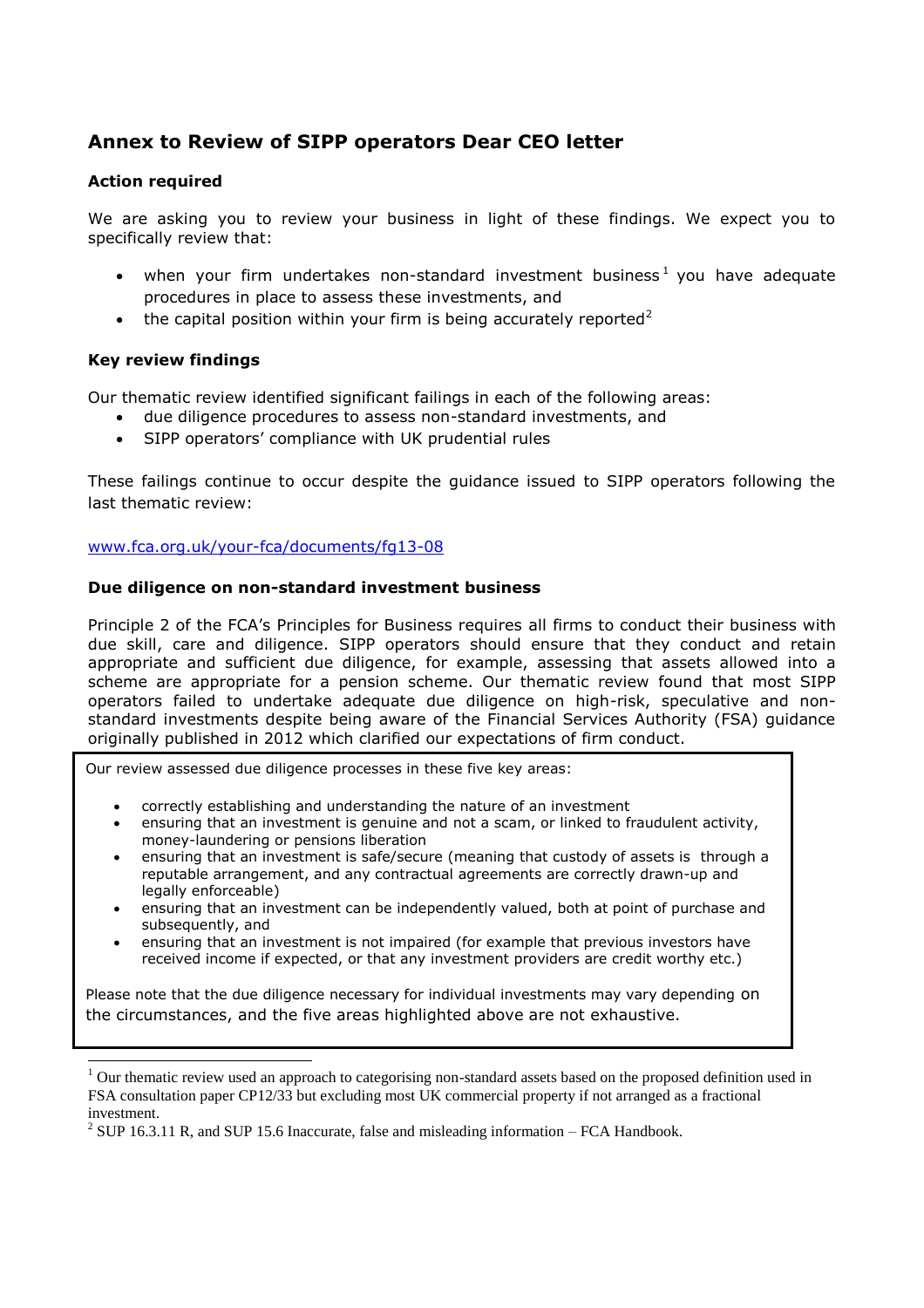We found that most firms do not have the expertise or resources to assess this type of business, but were still allowing transactions to go ahead. This increases the risk that a pension scheme may become a vehicle for high risk and speculative investments that are not secure assets, many of which could be scams. It is not acceptable for firms to put consumers at risk this way.

Although our thematic review focussed on non-standard investments, it is important to note that guidance on due diligence applies to all investments.

Findings from our review included firms failing to:

- understand the nature of an investment, especially contracts for rights to future income, and sale and repurchase agreements
- check that money was being paid to legitimate businesses, and
- to independently verify that assets were real and secure, or that investment schemes operated as claimed

We found that, typically, firms had difficulty completing due diligence for non-standard overseas investment schemes where firms did not have access to local qualified legal professionals or accountants. Also, since the last review of SIPP operators, we noted an increase in the number of opaque investment structures, such as special purpose vehicles and limited companies, created to pool investment monies and finance other businesses. Firms had difficulty establishing where money was being sent, and whether underlying investment propositions were genuine.

We also found that many SIPP operators accepted investments into their schemes without adequate consideration of how investments could be valued or realised.

Finally, we found many firms continuing to rely on marketing and promotional material produced by investment providers as part of due diligence processes, despite previous guidance highlighting the need for independent assessment of investments.

## **Prudential rules**

We found that many SIPP operators which are not subject to the Capital Requirements Directive (CRD) are failing to apply the correct prudential rules to their business. In some instances, firms were found to be operating in breach of current minimum capital requirements.

Many of the firms we assessed were unable to identify the correct prudential rules that applied to their business, and we found a general lack of understanding of prudential requirements amongst senior management.

Findings for SIPP operators not subject to CRD included firms failing to:

- understand that a liquid capital requirement applies to firms with SIPP operator permissions (dependent in some instances on the scope of this business)
- identify and deduct illiquid assets, such as tangible assets and most loans, from capital
- ensure that inter-company loans and other loans met the criteria for eligible liquid capital